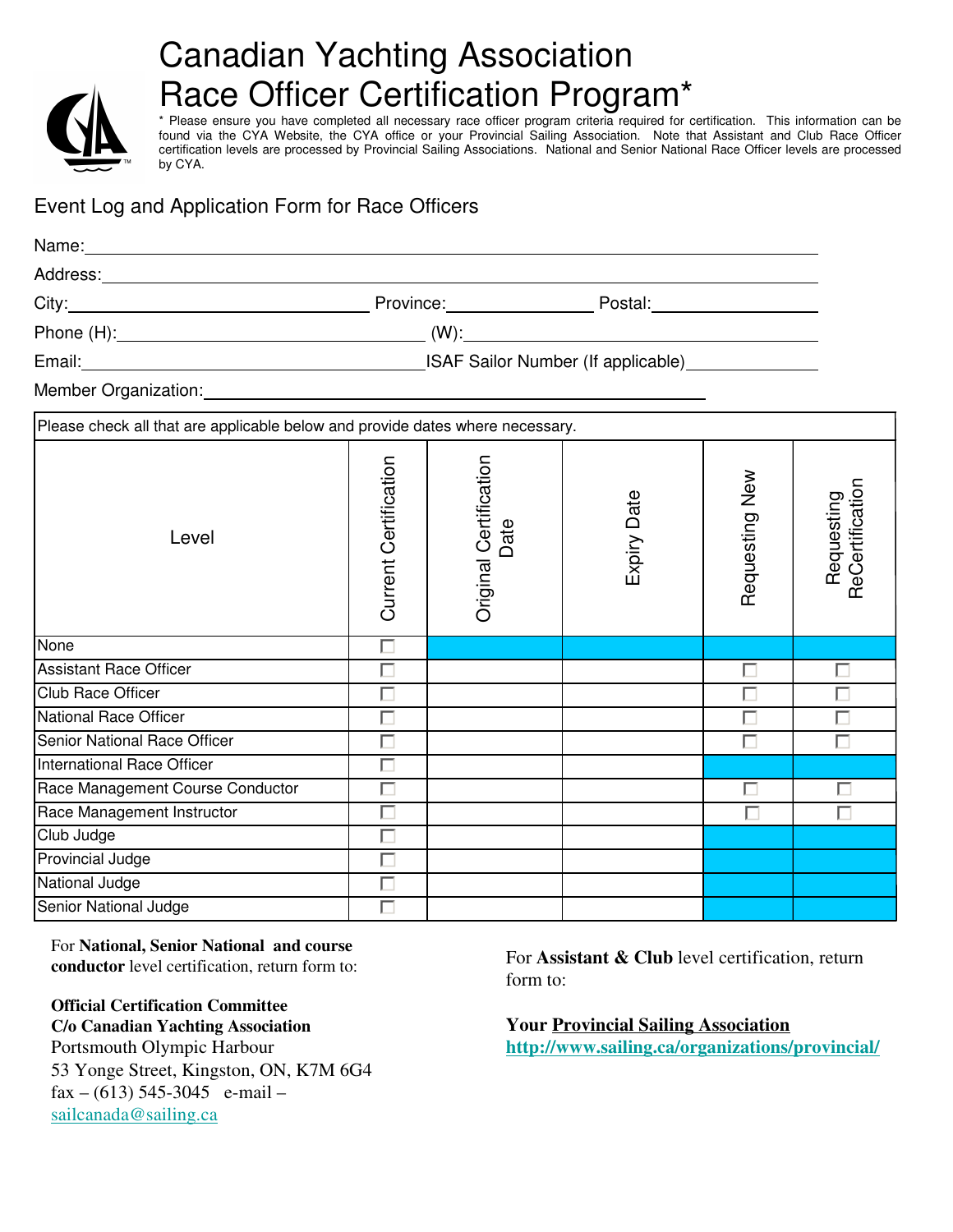#### **RACE MANAGEMENT EXPERIENCE**

Please list the event(s) and year(s) at which you served as a ARO, CRO, NRO or SNRO.

| Year | Regatta Name | <b>Classes Sailed</b> | Name of Host Club<br>and Regatta Chair | Your Role | # of Races<br>started |
|------|--------------|-----------------------|----------------------------------------|-----------|-----------------------|
|      |              |                       |                                        |           |                       |
|      |              |                       |                                        |           |                       |
|      |              |                       |                                        |           |                       |
|      |              |                       |                                        |           |                       |
|      |              |                       |                                        |           |                       |
|      |              |                       |                                        |           |                       |
|      |              |                       |                                        |           |                       |
|      |              |                       |                                        |           |                       |
|      |              |                       |                                        |           |                       |
|      |              |                       |                                        |           |                       |
|      |              |                       |                                        |           |                       |
|      |              |                       |                                        |           |                       |
|      |              |                       |                                        |           |                       |
|      |              |                       |                                        |           |                       |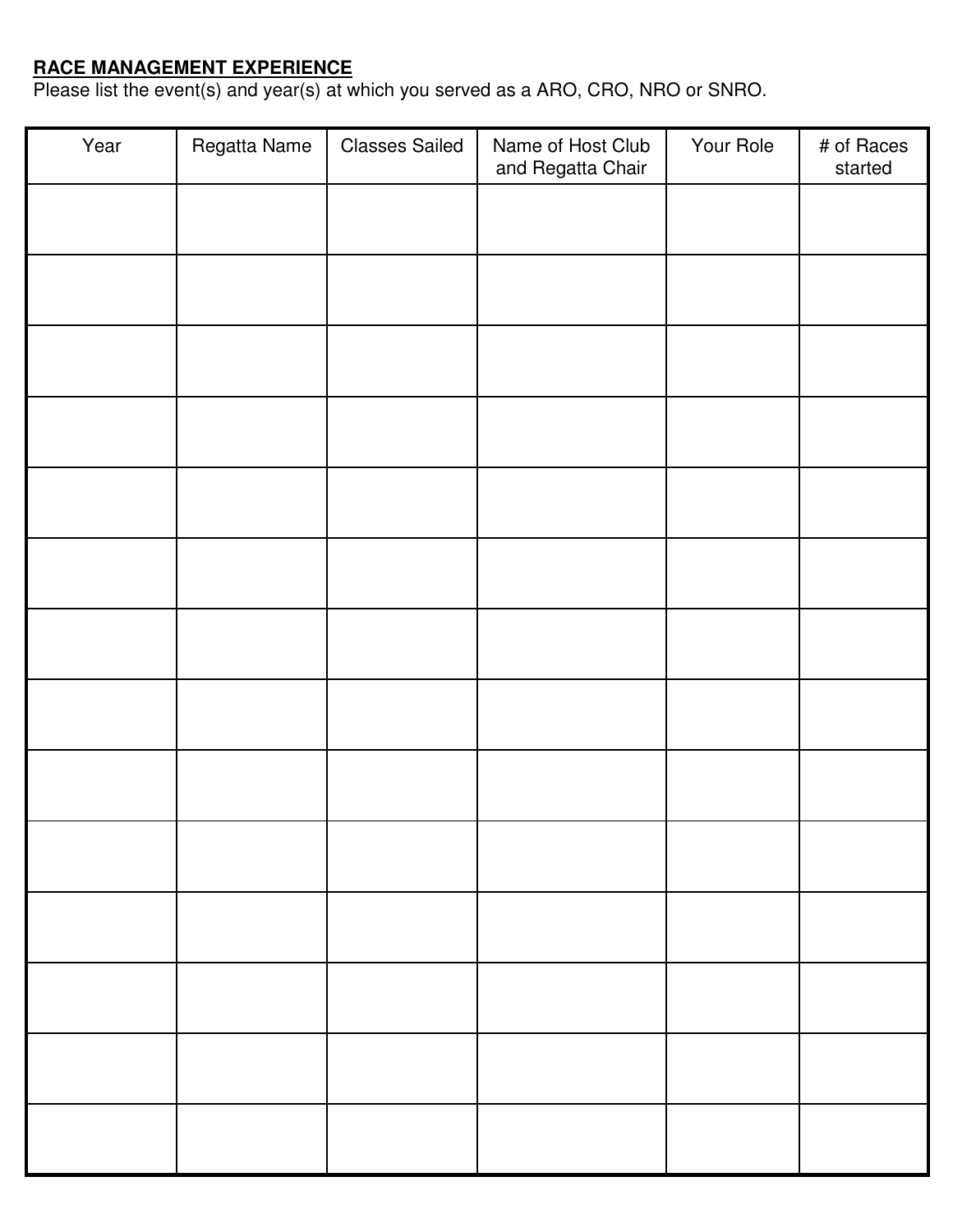#### **RACE MANAGEMENT TRAINING SEMINARS**

Please list the event(s) and year(s) at which you attended training seminars.

| Date | <b>Seminar Name</b> | <b>Course Conductor and</b><br><b>Guest Speakers</b> | <b>Host Club</b> |
|------|---------------------|------------------------------------------------------|------------------|
|      |                     |                                                      |                  |
|      |                     |                                                      |                  |
|      |                     |                                                      |                  |
|      |                     |                                                      |                  |
|      |                     |                                                      |                  |

An email addresses of all National and higher officials (ROs, Judges & Umpires) who have served with you in the previous 4 years.

| <b>Email Address</b> | <b>Event Name</b> |
|----------------------|-------------------|
|                      |                   |
|                      |                   |
|                      |                   |
|                      |                   |
|                      |                   |
|                      |                   |
|                      |                   |
|                      |                   |
|                      |                   |
|                      |                   |
|                      |                   |